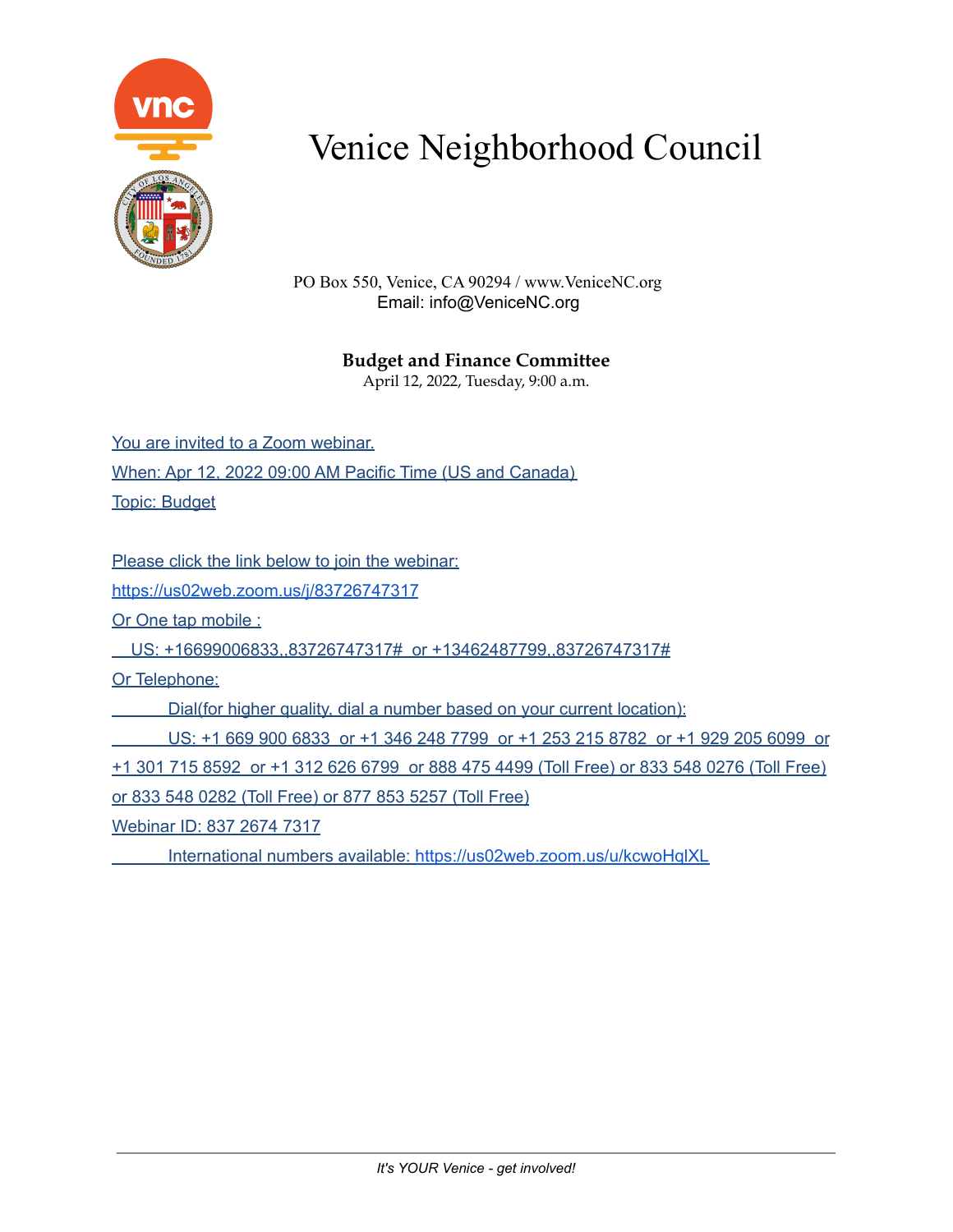

PO Box 550, Venice, CA 90294 / www.VeniceNC.org Email: info@VeniceNC.org

**PUBLIC INPUT AT NEIGHBORHOOD COUNCIL MEETINGS** *The public is requested dial \*9, when* prompted by the presiding officer, to address the Committee on any agenda item before the Committee takes an action on an item. Comments from the public on agenda items will be heard only when the respective item is being considered. Comments from the public on other matters not appearing on the agenda that are within the Committee's jurisdiction will be heard during the General Public Comment period. Please note that under the Brown Act, the Committee is prevented from acting on a matter that you bring to its attention during the General Public Comment period; however, the issue raised by a member of the public may become the subject of a future Committee meeting. Public comment is limited to two minutes per speaker, unless adjusted by the presiding officer of the Committee.

## **AGENDA**

### 1. Call to Order – Roll Call Present Absent

| Andrea Boccaletti, Chair |  | Daffodil Tyminski |  |
|--------------------------|--|-------------------|--|
| Sima Kostovetsky         |  | Ivan Spiegel      |  |
| James Murez              |  | Helen Fallon      |  |

2. Approval of this agenda as presented or amended.

- 3. ANNOUNCEMENTS
- 4. PUBLIC COMMENT on items not on the agenda.
- 5. Approval of minutes of the March 8, 2022 meeting.
- https://www.venicenc.org/ncfiles/viewCommitteeFile/28199
- 6. OLD BUSINESS
- 7. NEW BUSINESS
	- A. Item for discussion and possible decision: Approval of Monthly Expenditure

Reports

(MERS) and Expenditure to Date Reports for February and March 2022); <https://www.venicenc.org/ncfiles/viewCommitteeFile/29303> <https://www.venicenc.org/assets/documents/5/meeting624dc990bacea.pdf>

8. Motion: The Outreach Committee requests \$2000 for advertising to promote the May 4th VNC Council District 11 Candidate Forum via Zoom. \$500 to the Argonaut, \$500 to Yo Venice, \$500 to Westside Current, \$500 for lawn signs printing, Social Media boosting and promotional material printing.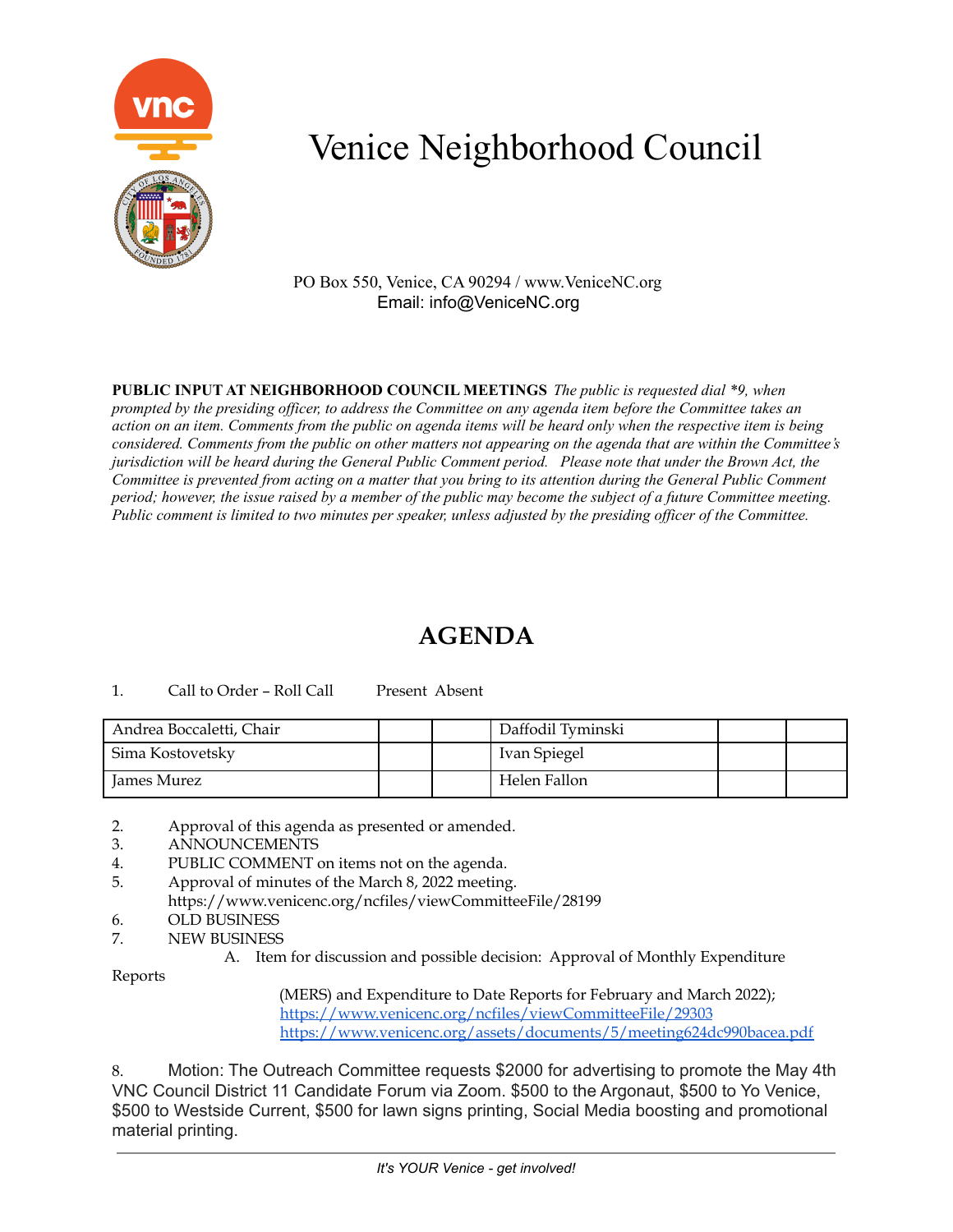

PO Box 550, Venice, CA 90294 / www.VeniceNC.org Email: info@VeniceNC.org Outreach Committee voted to approve on March 9,2022 (6-0-0)

### 9.. ADJOURNMENT.

POSTING: In compliance with Government Code section 54957.5, non-exempt writings that are distributed to a majority or all of the committee members in advance of a meeting may be viewed at Beyond Baroque, 681 Venice Blvd; Venice Public Library, 501 S. Venice Blvd; and at our website by clicking on the following link: [www.venicenc.org](http://www.venicenc.org), or at the scheduled meeting. In addition, if you would like a copy of any record related to an item on the agenda, please contact Andrea Boccaletti at treasurer@venicenc.org. You can also receive our agendas via email *by subscribing to L.A. City's Early Notification System at*

[www.lacity.org/your-government/government-information/subscribe-meetings-agendas-and-documents/neighborhood](http://www.lacity.org/your-government/government-information/subscribe-meetings-agendas-and-documents/neighborhood)

RECONSIDERATION AND GRIEVANCE PROCESS: For information on the VNC's process for board action reconsideration, stakeholder grievance policy, or any other procedural matters related to this Council, please consult the VNC Bylaws. The Bylaws are available at our Board *meetings and our website [www.venicenc.org.](http://www.venicenc.org)*

THE AMERICAN WITH DISABILITIES ACT: The Venice Neighborhood Council complies with Title II of the Americans with Disabilities Act and does not discriminate on the basis of any disability. Upon request, the Venice Neighborhood Council will provide reasonable accommodations to ensure equal access to its programs, services, and activities. Sign language interpreters, assistive listening devices, or other auxiliary aids and/or services may be provided upon request at least three business days (72) hours prior to the meeting by contacting Andrea *Boccaletti, Treasurer at (917) 412-4013, or by e-mail at [treasurer@vewnienc.org.](mailto:treasurer@vewnienc.org)*

*IN CONFORMITY WITH THE SEPTEMBER 16, 2021 ENACTMENT OF CALIFORNIA ASSEMBLY BILL 361 (RIVAS) AND DUE TO CONCERNS OVER COVID-19, THE VENICE NEIGHBORHOOD COUNCIL MEETING WILL BE CONDUCTED ENTIRELY WITH A CALL-IN OPTION OR INTERNET-BASED SERVICE OPTION.*

### *AB 361 Updates -*

Public comment cannot be required to be submitted in advance of the meeting, only real-time public comment is required. If there are any broadcasting interruptions that prevent the public from observing or hearing the meeting, the meeting must be recessed or adjourned. If members of the public are unable to provide public comment or be heard due to issues within the Neighborhood Council's control, the meeting must be *recessed or adjourned.*

#### *Reconsideration and Grievance Process -*

For information on the NC's process for board action reconsideration, stakeholder grievance policy, or any other procedural matters related to this Council, please consult the NC Bylaws. The Bylaws are available at our Board meetings and our website *[ww.NeighborhoodCouncilWebsite.org](http://ww.neighborhoodcouncilwebsite.org/)*

#### *Public Posting of Agendas -*